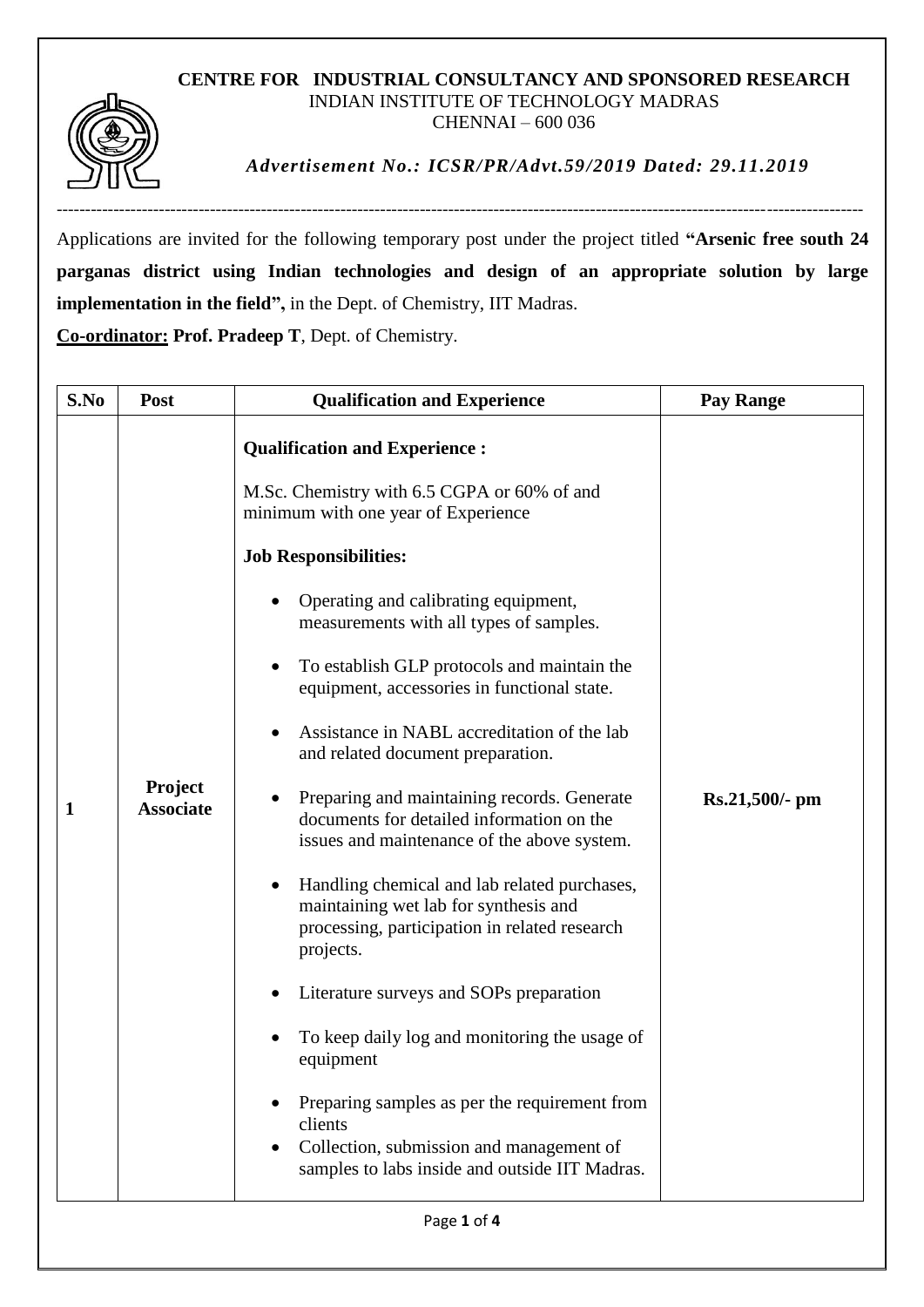## **The last date for submission of online application is 14.12.2019 General Instructions to the candidates**

- 1) All the positions are on purely contract basis.
- 2) The completion of the period of contract will not confer any right for further extension, regularization, permanency at the Institute.
- 3) Candidates should apply online only in the website <https://icandsr.iitm.ac.in/recruitment/> (**Please check the advertisement number Advt.59/2019 displayed and submit the application for the relevant position**).
- 4) Separate application has to be filled for each post.
- 5) The system will accept single application only with the registered login ID (email) for an advertisement, hence the candidate is requested to select the multiple positions (In case, he/she wishes to apply for more than one position) before the submission of application.
- 6) The application cannot be edited, reverted once it is submitted.
- 7) Candidates should not attempt to apply twice for the same post. If multiple applications are received from a candidate for the same post, his/her candidature will liable to be rejected.
- 8) Candidates should follow the prescribed procedure for submission of online application.
- 9) Candidates are advised to fill their correct and active e-mail addresses in the online application as all correspondence will be made by the Institute through e-mail only.
- 10) The candidates applying for any post should ensure that they fulfil all the eligibility conditions for the post. Their admission to any stage of the selection process will be purely provisional subject to confirmation that they satisfy the prescribed eligibility conditions. Mere issue of registration certificate / call letter to the candidate will not imply that his/her candidature has been found eligible.
- 11) After successful online submission of application, a print out of the application form must be obtained and submitted when called for test. It will be required at the time of document verification/test/interview. Hard copy of the application is NOT to be sent to the Institute.
- 12) Candidates must be citizens of India. Persons who have migrated from Pakistan with the intention of permanently settling in India or subjects of Nepal are also eligible, but in their case a certificate of eligibility from the Government of India will be necessary for appointment. Such candidates should apply to the Government of India in the Ministry of Home Affairs for necessary certificate and furnish satisfactory proof of having so applied.
- 13) The prescribed qualifications are minimum and unless specified, they are required for consideration for the post, even if higher qualification has been acquired and the mere fact that a candidate possesses the same will not entitle him/her for being called for interview.
- 14) Relevant experience gained after the minimum qualifying degree will only be taken into consideration. Minimum requirements of qualifications and/or experience can be relaxed in respect of exceptionally outstanding candidates.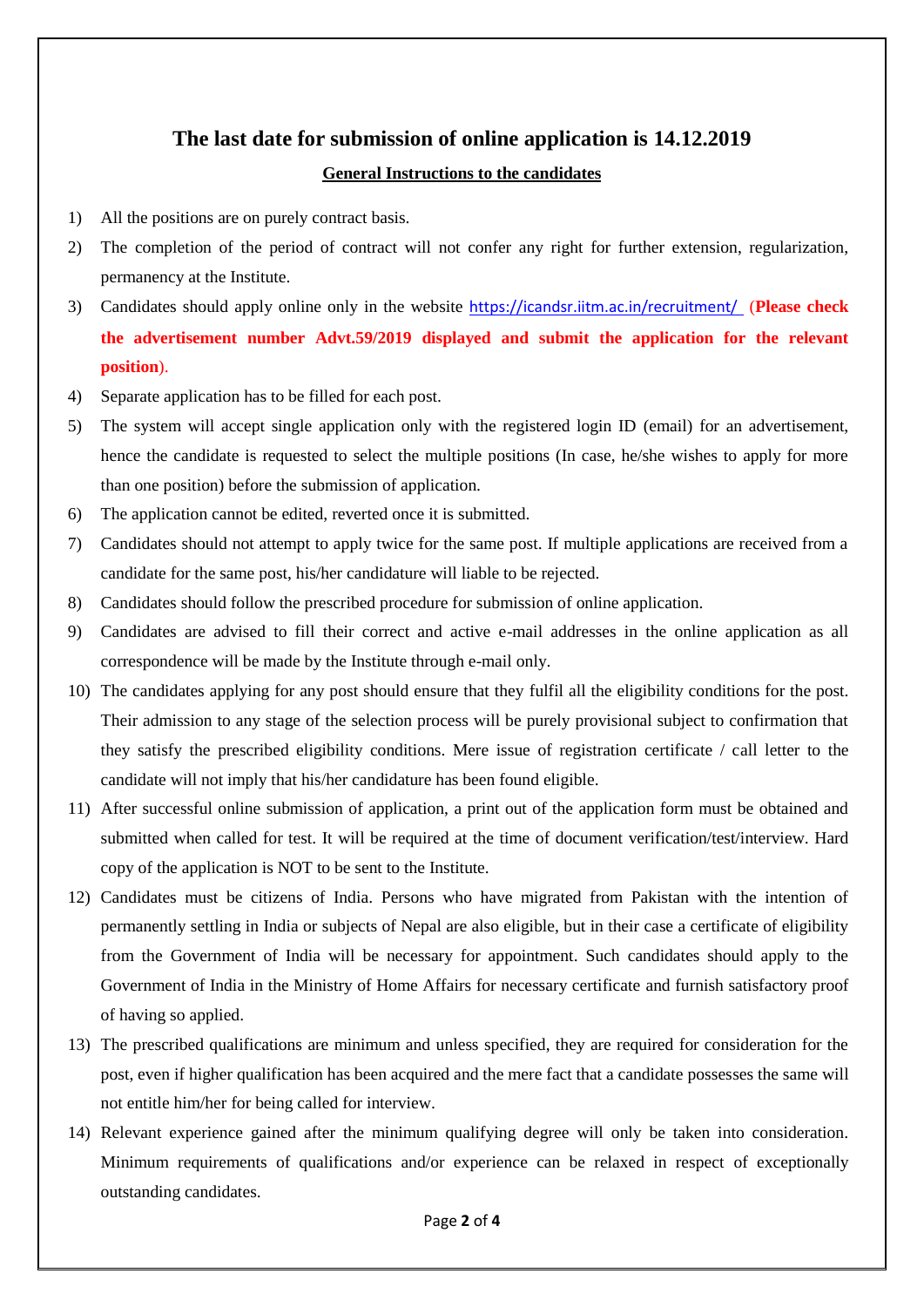- 15) The experience required is relaxable at the discretion of the Institute in the case of candidates belonging to the Scheduled Caste / Scheduled Tribe, if at any stage of selection the competent authority is of the opinion that sufficient number of candidates from these communities possessing the requisite experience are not likely to be available to fill up the vacancy reserved for them.
- 16) The Institute reserves the right to restrict the number of candidates for written / skill test / interview to a reasonable limit on the basis of qualifications, level and relevance of experience higher than the minimum prescribed in the advertisement and other academic achievements. The Institute also reserves the right of rejecting any or all the applications without assigning any reasons therefore.
- 17) Calling a candidate for test/interview merely indicates that it is felt that he/she with others may be suitable for the post and conveys no assurance whatsoever that he/she will be recommended or selected or his/her conditions specified in the application will be accepted.
- 18) Candidates will be short-listed for Test/Interview on the basis of the information provided by them in their online applications. They must ensure that such information is true. If at any subsequent stage or at the time of Test/Interview any information given by them or any claim made by them in their online applications is found to be false, their candidature will be liable to be rejected.
- 19) The Institute shall verify the antecedents or documents submitted by a candidate at any time at the time of appointment or during the tenure of the service. In case, it is detected that the documents submitted by the candidates are fake or the candidate has clandestine antecedents/background and has suppressed the said information, then his services shall be liable to be terminated.
- 20) In case of any inadvertent mistake in the process of selection which may be detected at any stage even after the issue of appointment letter, the Institute reserves the right to modify/ withdraw/ cancel any communication made to the candidates.
- 21) Applicants who are working in **any one of the Project at IIT Madras**, must apply through proper channel otherwise they will be required to produce No-Objection Certificate at the time of document verification/Test/Interview. Candidates without NOC will not be permitted to appear for Test/Interview.
- 22) Candidates may send testimonials from persons intimately acquainted with their work and character. If the applicant is in employment, he/she should submit testimonials from the most recent employer or immediate superior as a referee.
- 23) The Institute has a right to decide the mode of screening and testing the applicant for short listing and selection.
- 24) The Institute solely reserves the right not to fill any advertised position without assigning any reason
- 25) Only shortlisted applicants will be contacted.
- 26) No correspondence whatsoever will be entertained from candidates regarding conduct and result of test/interview and reasons for not being called for interview. Canvassing in any form will be a disqualification.
- 27) The crucial date for determining the eligibility criteria for all candidates in every respect shall be the prescribed closing date for submission of online application.